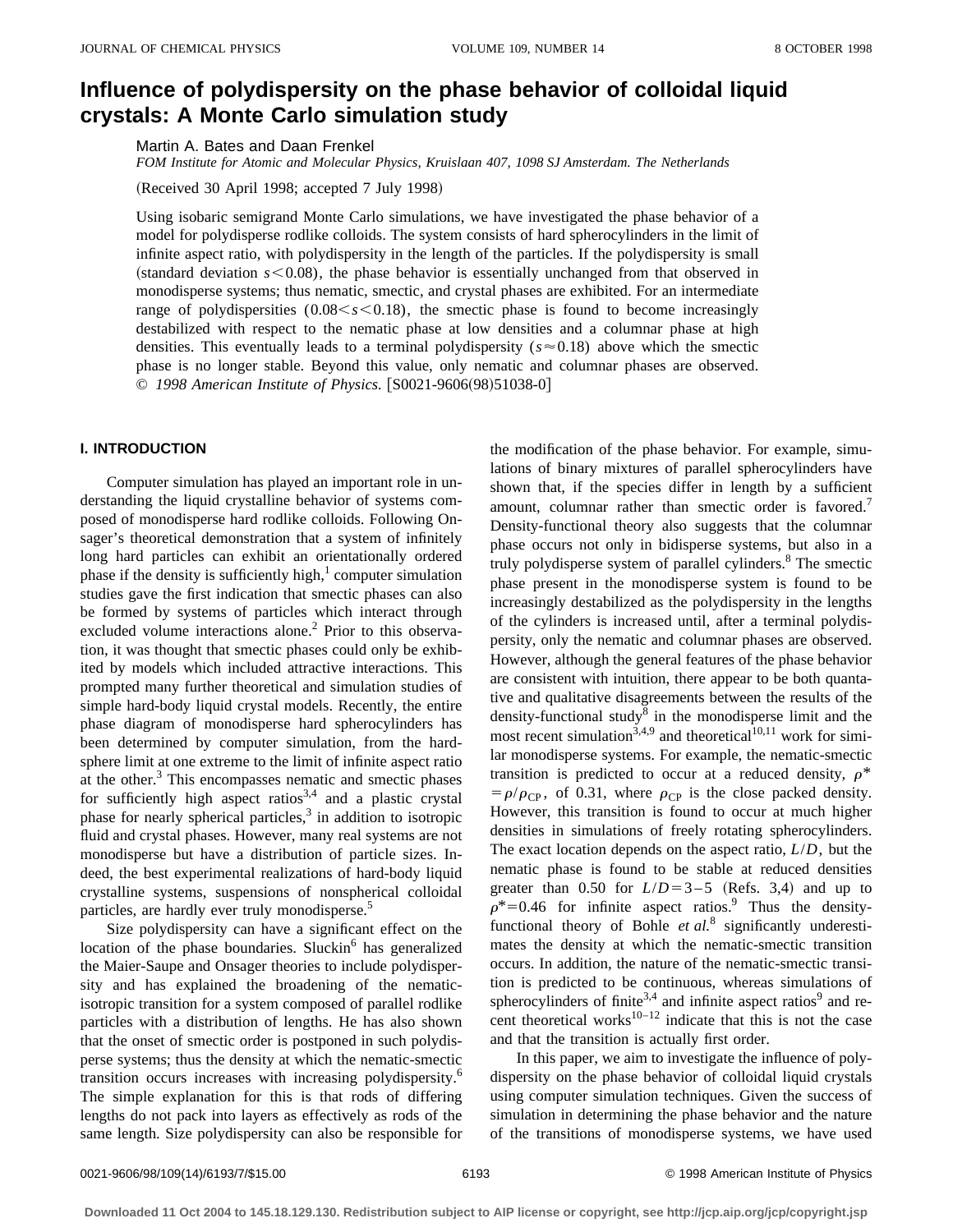

FIG. 1. Scaling of polydisperse spherocylinders in the limit  $\langle l \rangle/D \rightarrow \infty$ . (a) Polydisperse spherocylinders with finite  $l/D$ . (b) The system scaled along the director by a factor 1/*L*. The diameters of the spherocylinders and the cross sections of the shifted cylinders are all equal to *D*.

isobaric semigrand simulations<sup>13,14</sup> to gain an insight into how polydispersity affects the behavior of colloidal liquid crystals. Just as the results of hard spherocylinder simulations are now used as a reference system for both theoretical predictions and experimental results, these simulations should provide a useful test bed for theories and experiments on polydisperse systems.

#### **II. THE MODEL SYSTEM AND SIMULATION DETAILS**

#### **A. The model polydisperse system**

The colloidal suspension is modeled as a system of freely rotating polydispere spherocylinders of average length  $\langle l \rangle$  and diameter *D* in the limit of infinite aspect ratio,  $\langle l \rangle/D \rightarrow \infty$ . Simulations in this limit are possible by applying an appropriate scaling so that the particles have finite volume but variable shape. This scaling exploits the fact that at reasonably high densities the particles are almost completely aligned; $3$  the average angle between a particle and the director scales inversely with its length. For a monodisperse system of spherocylinders of length *L* and diameter *D*, scaling by a factor 1/*L* along the director results in a system of shifted cylinders with constant unit height and a circular cross section of diameter *D* perpendicular to the director.<sup>3</sup> For a polydisperse system of spherocylinders with a distribution of lengths but fixed diameter, this scaling produces a system of shifted cylinders with equal diameters but differing heights (see Fig. 1). The polydisperse colloidal system can, therefore, be viewed as a continuous mixture in which the species are shifted cylinders with heights distributed according to a composition distribution function, *P*(*h*). As the scaling argument is only valid for high densities, this excludes the possibility of investigating the isotropic phase. However, the use of this scaling is ideal to study the nematic  $(N)$ , smectic  $(Sm)$ , crystal  $(Cr)$ , and columnar  $(Col)$  phases and, in particular, the nematic-smectic transition.

#### **B. Simulation of the polydisperse system**

Various simulation methods have been used to study systems composed of a continuous distribution of species. Standard techniques based on the canonical or grand canonical ensembles are found not to be well suited for such continuous mixtures. $^{13}$  The former has the disadvantage that a finite random sample taken from a known composition distribution does not truly represent a polydisperse system and so many simulations with different random realisations of the same system must be performed to average out these discrepancies. In addition, guaranteeing the equality of the chemical potential of each species in two different phases is clearly difficult for a small number of components and impossible for a large number and so this seems to rule out the possibility of studying phase equilibria. The latter is not practical because the random particle insertions performed during a grand canonical simulation at high density are nearly always rejected. An alternative ensemble—the semigrand canonical ensemble—has been shown to be more practical and the advantages of this ensemble over the canonical and grand canonical ensembles are discussed in detail for continuous mixtures by Kofke and Glandt.<sup>13</sup>

We have used the isobaric semigrand ensemble to investigate the phase behavior of our polydisperse system. This ensemble has the number of particles *N*, the pressure *P*, and the temperature *T* constant. However, it differs from the more usual isothermal-isobaric (constant  $NPT$ ) ensemble<sup>15</sup> in that the identities of the particles are not fixed but are allowed to change during the simulation, subject to an underlying chemical potential function, so that a truly polydisperse system can be simulated. Isobaric semigrand Monte Carlo simulations are performed in a similar way to those in the isothermal-isobaric ensemble. Thus particle translations and rotations and box volume changes are used to construct trial configurations which are accepted or rejected in the usual way.<sup>15</sup> However, the composition of the system is also sampled by using additional identity change trials. In the scaled model colloid system, the identity of each shifted cylinder is its height and so it is also necessary to construct trials in which the height of particle  $i$  is changed from  $h_i$  to  $h_i + \delta h$ , where  $\delta h$  is chosen from the range ( $-\Delta h, \Delta h$ ), in which  $\Delta h$  is a variable parameter which governs the maximum allowed change. Assuming no overlap results from such a trial (in which case the trial is rejected), it is accepted with probability $13$ 

$$
P_{\text{Acc}}(h_i^{\text{old}} \to h_i^{\text{new}}) = \text{minimum} [1, \exp([\mu(h_i^{\text{new}})] - \mu(h_i^{\text{old}})]/k_B T)],
$$
\n
$$
- \mu(h_i^{\text{old}})]/k_B T],
$$
\n(1)

where  $\mu(h)$  is the imposed chemical potential as a function of the particle height *h*. For large  $\Delta h$ , this scheme is essentially equivalent to choosing a trial height with a probability governed by the underlying chemical potential distribution and then accepting the trial if no overlaps occur.<sup>16</sup> However, at high densities, this second route is not found to be efficient and a better choice is the former scheme with small  $\Delta h$ . In practice,  $\Delta h$  is varied to achieve between 30% and 50% acceptance. This is reminiscent of the way particle translations are made in Monte Carlo simulations. Thus, just as a trial is much more likely to be accepted at liquid densities if the particle is moved a small random distance from its original position than if it is randomly inserted in a new position, small random changes in particle height have a higher acceptance probability than a new height selected with a weight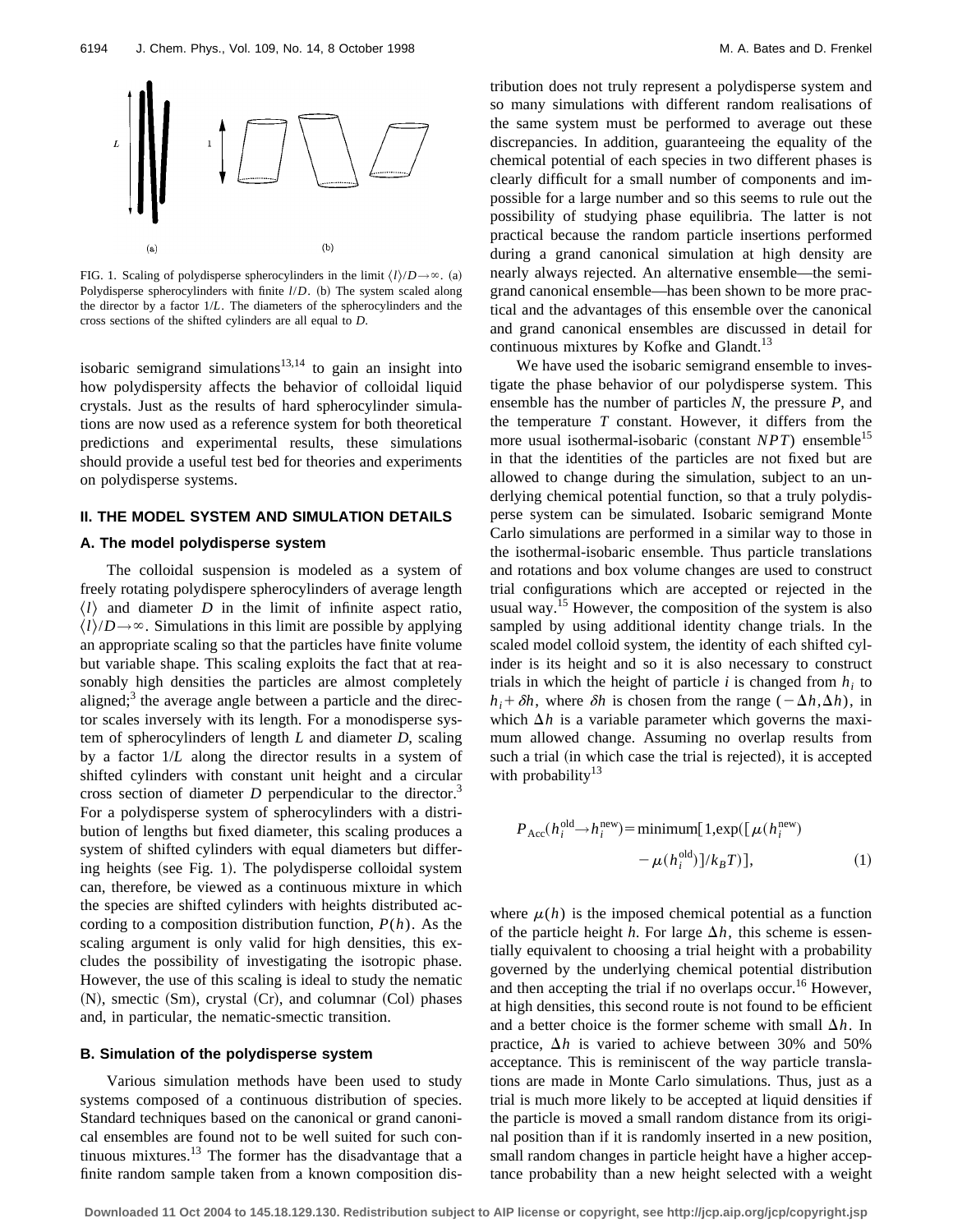according to the underlying activity distribution, especially at the high densities characteristic of the nematic and smectic phases.

One clear disadvantage of the semigrand ensemble is that it is the chemical potential function,  $\mu(h)$ , which is imposed and not the composition distribution, *P*(*h*). Thus the composition must be determined during the simulation and cannot be chosen *a priori*. However, its form is found to be similar to the imposed activity distribution,  $exp([\mu(h)$  $-\mu(h_0)/k_BT$ .<sup>13,14</sup> Therefore, following other simulations of continuous mixtures, $13,14$  we choose the chemical potential function to be

$$
[\mu(h) - \mu(h_0)]/k_B T = -(h - h_0)^2/2\nu,
$$
\n(2)

which gives a Gaussian activity distribution with a maximum at  $h_0$  and so should also lead to a Gaussian composition distribution. The width of the activity distribution,  $v^*$  $= \nu/h_0^2$ , can be varied to simulate different composition distributions and, therefore, systems with different polydispersities.

To determine the influence of polydispersity on the phase behavior, six series of simulations were performed for different activity distributions characterized by different widths,  $\nu^*$ . For each series, the equation of state was determined for a system of 720 particles using isobaric semigrand simulations. Three types of sequences were used in the simulations; compression from the nematic phase, expansion from a perfectly aligned  $AAA$  crystal<sup>3</sup> with the usual periodic boundary conditions and expansion from an AAA crystal with shifted boundary conditions. In the simulations with shifted boundary conditions, the periodic boundaries in the *z* direction were shifted by one column spacing in the *xy* plane; thus a particle leaving the simulation box at the top will reappear at the bottom in a neighboring column shifted by  $(\Delta x, \Delta y) = (\frac{1}{2}\sigma_c, (\sqrt{3}/2)\sigma_c)$ , where  $\sigma_c$  is the column spacing. We note that these shifted columnar boundary conditions are similar to those used for the study of the smectic A phase in a similar system, $3$  in which, on exiting one side of the box, a particle reappears one layer higher at the opposite side. Thus the system is effectively transformed into one layer, which allows diffusion through the system without a particle physically jumping between layers. The use of such boundary conditions are necessary to ensure that the structure can relax without being influenced by the relatively small box size. For example, in a simulation of a columnar phase at high density with normal periodic boundary conditions, the heights of neighboring columns must be equal and we may expect that this will impose an inappropriate constraint on the particle heights, since the sum of all particle heights in each (close packed) column must be equal. This constraint is clearly removed by using the shifted boundary conditions.

To ensure that our scaling argument remains valid, the director must remain aligned along the *z* axis. Monte Carlo trials were performed by selecting a pair of random particles, *i* and *j*, and giving each a random displacement. In addition, a random tilt was applied to particle *i* and an equal but opposite tilt was applied to particle *j* to maintain the director alignment. $3$  The identities of the particles were sampled in



FIG. 2. (a) Equation of state for hard spherocylinders in the limit of infinite aspect ratio and (b) the polydispersity as a function of density for an activity distribution with width  $v^*$ =0.010. The arrows indicate the approximate locations of the first order N–Sm and Sm–Col phase transitions. The following sequences were used:  $(\blacksquare)$  compression from nematic,  $(\blacktriangle)$  expansion from the AAA crystal,  $(①)$  expansion from the AAA crystal with shifted boundary conditions. The reduced density is defined as  $\rho^* = \rho/\rho_{CP}$  and the reduced pressure as  $P^* = PD^2\langle h \rangle / k_B T$ , where  $\langle h \rangle$  is the average height of the shifted cylinders, *D* is their diameter, and  $\rho_{CP}$  is the close packed density for a system of aligned cylinders of height  $\langle h \rangle$ .

independent trials by selecting a particle at random and randomly changing its height, as previously discussed. During a typical Monte Carlo cycle, each particle had on average one trial displacement and one trial identity change. Volume changes were attempted once per cycle. Simulation lengths were typically between 50 000 and 75 000 cycles for both equilibration and production stages. However, the evolution of the system is found to be slow in the vicinity of the transitions. Therefore, to ensure full equilibration near the transitions we follow Ref. 9 and increase the number of trial volume changes per cycle by a factor of 10. After the initial equilibration stage, extra equilibration runs consisting of  $50~000$  cycles  $(500~000$  volume trials) were found to be necessary, during which time the maximum volume change was continually adjusted so that between 20% and 30% of the trials were accepted.

#### **III. SIMULATION RESULTS AND PHASE DIAGRAM**

## **A. Equation of state**  $(\nu^* = 0.010)$

The equation of state for the system with an activity distribution with width  $v^* = 0.010$  is shown in Fig. 2(a). Since hysteresis between the different branches of the equation of state is marginal, we can use this to obtain reasonable estimates for the locations of the transitions. The offset in density between the nematic and smectic branches indicates that the N–Sm transition is first order rather than continuous,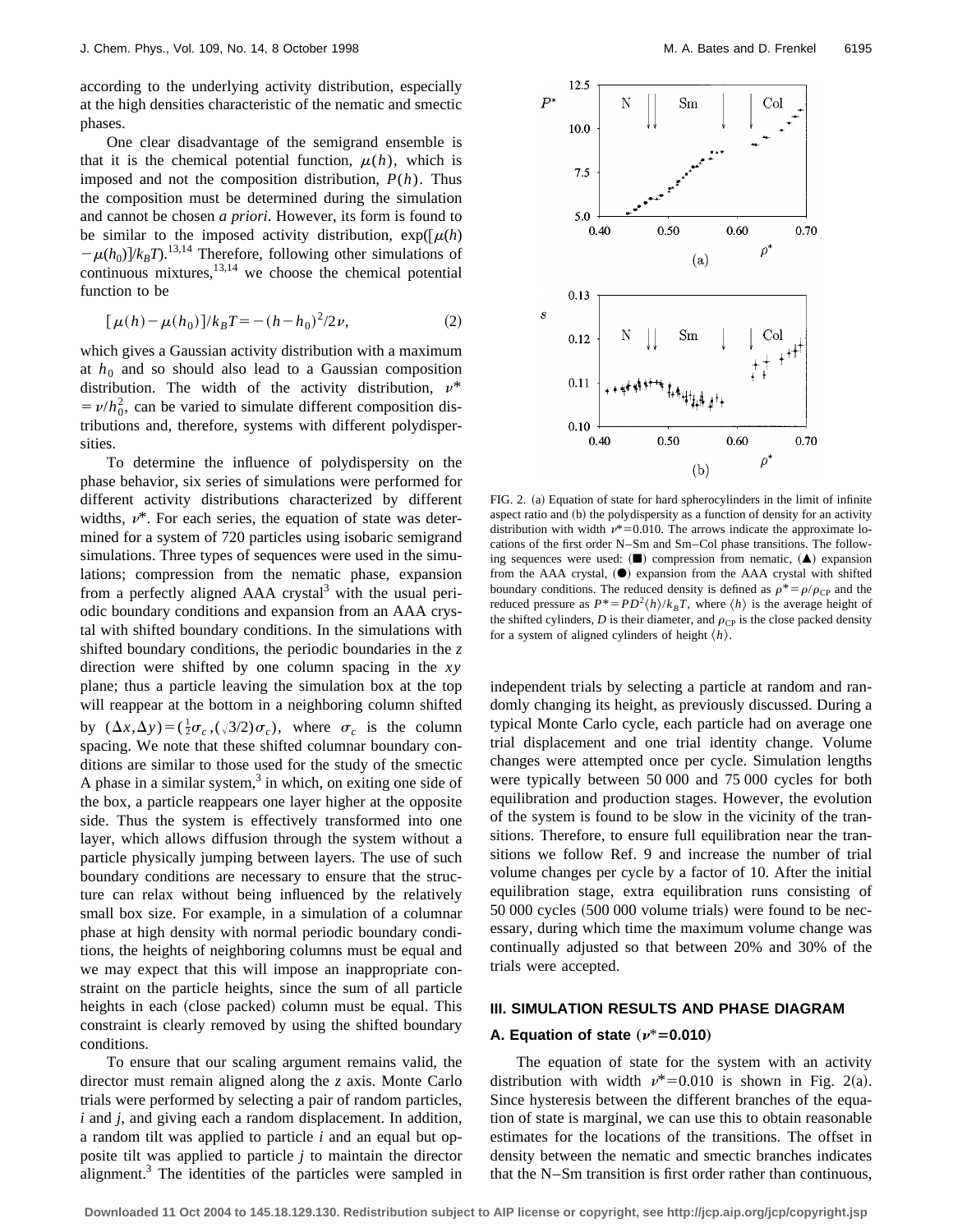

FIG. 3. The composition distribution,  $P(h)$ , at the (a) N–Sm and (b) Sm– Col coexistence points for the system with an activity distribution with width  $\nu^* = 0.010$ . ( $\blacksquare$ ) Nematic,  $(\blacktriangle)$  smectic,  $(\blacktriangle)$  crystal. The dotted line is the imposed activity distribution.

as predicted by density-functional theory.8 We estimate the nematic and smectic coexistence densities  $[\rho_N^*, \rho_{Sm}^*]$  to be  $[0.470(4),0.480(4)]$ . For polydisperse systems, we define the reduced density,  $\rho^* = \rho/\rho_{CP}$ , in terms of the close packed density,  $\rho_{CP}$ , of a system of parallel monodisperse cylinders of height  $\langle h \rangle$ . We have not used a thermodynamic integration scheme to obtain the coexistence densities more accurately since it would be computationally expensive to do so for each series of simulations nor have we attempted to compute the chemical potential of the reference component<sup>13</sup> (cylinders of height  $h_0$ ) because techniques such as the Widom insertion method $17$  will undoubtedly fail at such high densities. Moreover, as we shall see, this is not necessary since a clear picture of the influence of polydispersity can be obtained using just these estimates. Polson and Frenkel<sup>9</sup> have recently shown that the N–Sm transition for a monodisperse system of hard spherocylinders in the limit of infinite aspect ratio is first order. It is, therefore, apparent that the introduction of polydispersity has not changed the nature of the transition. However, the reduced coexistence densities at the transition have shifted from  $[0.46, 0.47]$  (Ref. 9) to the slightly higher values of  $[0.47,0.48]$ . At higher densities, the system is found to exhibit a columnar phase. The large offset between the branches in the equation of state indicate that the transition between the smectic and columnar phases is strongly first order.

The composition distribution, *P*(*h*), was determined during the simulations and this is shown in Fig. 3 for systems at state points corresponding to N–Sm and Sm–Col coexistence. These and all other composition distributions are found to be essentially Gaussian. We note that the composition distributions are shifted to lower values of *h* with respect to the activity distribution. This occurs since large particles are entropically less favored than small ones,  $^{13}$  especially at high density. The similarity of the two distributions in Fig.  $3(a)$ indicates that the composition of the nematic and smectic phases at their coexistence point is the same. However, we do not find this to be the case for coexisting smectic and columnar phases [see Fig.  $3(b)$ ]. Thus the composition distribution in the smectic phase  $[s=0.105(2)]$  is slightly narrower than that in the columnar phase  $[s=0.114(2)]$ ; see also Fig.  $2(b)$ . We note that as a measure of the polydispersity, we have taken the normalised standard deviation of the distribution, *s*,

$$
s^2 = \frac{\langle h^2 \rangle}{\langle h \rangle^2} - 1.
$$
 (3)

#### **B. Phase diagram and discussion**

Series of simulations were performed for other activity distribution widths to investigate the influence of polydispersity on the phase behavior; full details are given in Table I. In each case, the locations of the transitions were determined from the equation of state as described above. Figure 4 shows the phase behavior as a function of the polydispersity, *s*. We can clearly identify three different regimes of phase behavior, corresponding to small  $(s<0.08)$ , intermediate  $(0.08 < s < 0.18)$ , and large  $(s > 0.18)$  polydispersity. In the monodisperse limit, the system exhibits nematic, smectic, and crystal phases.<sup>3,9</sup> This phase sequence and the location of the transitions are essentially unchanged for systems in which the polydispersity is small  $s$ <0.08).<sup>18</sup> We do not expect the location of the N–Sm transition to change if the polydispersity is small since, for a monodisperse system, the translational distribution function along the director is not sharp but reasonably broad in the smectic phase in the vicinity of the transition (see Fig.  $5$ ). Thus small deviations in the heights of the particles will not destroy the smectic phase, since the different lengths can be accommodated in the layer structure. This feature is not taken into account in the bifurcation analysis of Sluckin. $<sup>6</sup>$  He assumes that the translational</sup> distribution function is sharp and so the smectic phase is found to be destabilized with respect to the nematic phase, even for very small values of the polydispersity. In contrast, at higher densities near the transition to the crystal phase, the translational distribution function is expected to be sharper and more similar to that of the crystal. It seems reasonable, therefore, that small deviations in the particle heights will neither stabilize nor destabilize the smectic phase with respect to the crystal. However, the columnar phase will become increasingly stabilized with respect to both of these phases. Thus as the polydispersity is increased in the intermediate regime  $(0.08 < s < 0.18)$ , the maximum density at which the smectic phase is stable is decreased. Within this regime, we also observe that, at lower densities, the nematic phase becomes stabilized with respect to the smectic phase. Presumably this arises because the layered structure can no longer cope with the increasingly wider distribution of cylinder heights and so the transition to the smectic phase is shifted to higher densities, as predicted by Sluckin. $6$  For higher polydispersities still  $(s>0.18)$ , the smectic phase is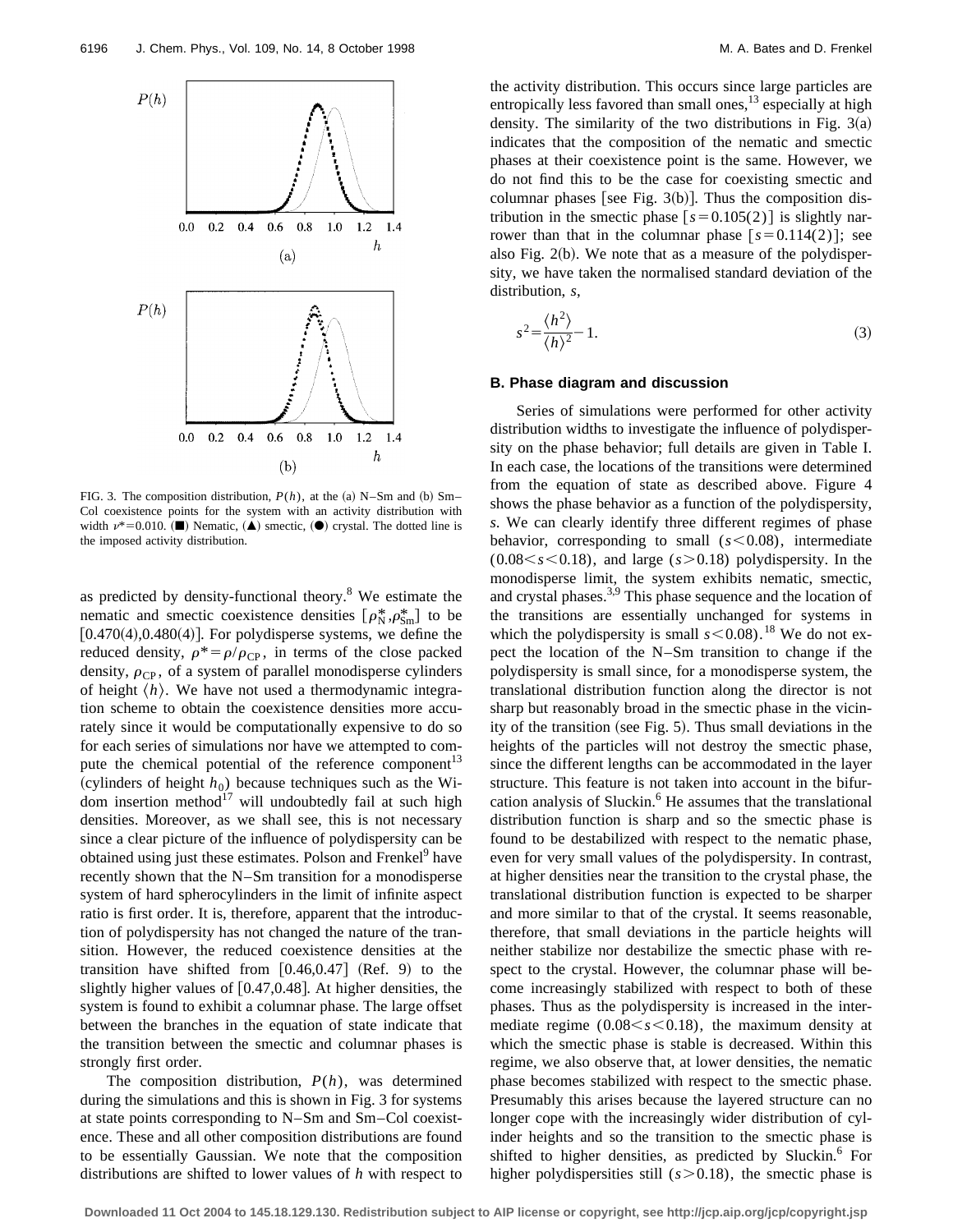TABLE I. Simulation results for the coexistence densities and polydispersities. The reduced density is defined as  $\rho^* = \rho/\rho_{CP}$  and the polydispersity as the normalized standard deviation  $s = \sqrt{\frac{h^2}{h^2 - 1}}$ , where  $\langle h \rangle$  is the average height of the shifted cylinders and  $\rho_{CP}$  is the close packed density for a system of aligned cylinders of height  $\langle h \rangle$ .

| Activity distribution<br>width $(\nu^*)$ | Coexistence densities, $\rho^*$ |              |                         |           |           |           |           |           |
|------------------------------------------|---------------------------------|--------------|-------------------------|-----------|-----------|-----------|-----------|-----------|
|                                          | N                               | Sm           | N                       | Col       | Sm        | Cr        | Sm        | Col       |
| 0.0000                                   | 0.460(4)                        | $0.472(4)^a$ |                         |           | 0.620(10) | 0.650(15) |           |           |
| 0.0050                                   | 0.462(4)                        | 0.472(4)     |                         |           | 0.610(10) | 0.640(15) |           |           |
| 0.0100                                   | 0.470(4)                        | 0.480(4)     |                         |           |           |           | 0.585(10) | 0.615(15) |
| 0.0150                                   | 0.485(8)                        | 0.495(8)     |                         |           |           |           | 0.575(10) | 0.605(15) |
| 0.0175                                   | 0.502(8)                        | 0.520(8)     |                         |           |           |           | 0.570(10) | 0.600(15) |
| 0.0200                                   |                                 |              | 0.580(15)               | 0.620(15) |           |           |           |           |
| 0.0210                                   |                                 |              | $0.585(15)$ $0.625(15)$ |           |           |           |           |           |
|                                          | Coexistence polydispersities, s |              |                         |           |           |           |           |           |
| 0.0000                                   | 0.000(0)                        | 0.000(0)     |                         |           | 0.000(0)  | 0.000(0)  |           |           |
| 0.0050                                   | 0.074(1)                        | 0.074(1)     |                         |           | 0.068(1)  | 0.072(1)  |           |           |
| 0.0100                                   | 0.110(1)                        | 0.110(1)     |                         |           |           |           | 0.105(2)  | 0.114(2)  |
| 0.0150                                   | 0.142(2)                        | 0.142(2)     |                         |           |           |           | 0.150(2)  | 0.157(2)  |
| 0.0175                                   | 0.165(2)                        | 0.165(2)     |                         |           |           |           | 0.172(2)  | 0.179(2)  |
| 0.0200                                   |                                 |              | 0.212(4)                | 0.213(4)  |           |           |           |           |
| 0.0210                                   |                                 |              | 0.235(4)                | 0.235(4)  |           |           |           |           |

a Data taken from Ref. 9.

not observed. Above this terminal value, there is a first order transition from the nematic to the columnar phase.

Fractionation is not observed at either the N–Sm or N–Col transitions, at least away from the terminal polydispersity (or  $N-Sm-Col$  triple point). Thus as a nematic phase is compressed, it undergoes a transition to either a smectic phase or a columnar phase, depending on the extent of polydispersity, in which the composition is unchanged (see Fig. 4). However, this is not the case for the Sm–Col transition. Here, the composition distribution is always narrower in the smectic phase than in the columnar phase (see Figs. 3 and 4 and Table I). We note that, although the predicted coexistence densities are relatively low, this feature of the phase behavior is correctly predicted by the density-functional theory of Bohle et al.<sup>8</sup> We have not studied the detailed phase behavior or the composition distributions in the vicinity of the N–Sm–Col triple point; rather, we are interested in the general behavior over a range of polydispersities and an estimate for the terminal polydispersity above which a smectic phase will not be observed. The behavior of the system very close to the terminal polydispersity is not clear. On the low polydispersity side of the terminal polydispersity, we would expect the nematic phase to coexist with a smectic phase with the same composition distribution (i.e.,  $s_N$  $= s_{\rm Sm}$ ). This smectic phase would coexist with a columnar phase in which the polydispersity was slightly larger (i.e.,  $s_{\text{Col}} > s_{\text{Sm}}$ ). However, just above the triple point, we would expect a nematic phase to coexist with a columnar phase with the same polydispersity (i.e.,  $s_N = s_{\text{Col}}$ ). Presumably, at the triple point we would observe that the smectic phase coexists with a columnar phase of equal polydispersity. An investigation to locate this point would be computationally demanding and so we shall not dwell on this point.





FIG. 4. The phase behaviour of polydisperse spherocylinders in the limit of infinite aspect ratio. The coexistence densities are determined from isobaric semigrand ensemble Monte Carlo simulations. The symbols indicate the  $(O)$  $N-Sm$ ,  $(\triangle)$  Sm–Cr,  $(\square)$  Sm–Col, and  $(\square)$  N–Col transitions and the coexisting phases are joined by heavy solid lines. The dotted lines indicate the approximate phase boundaries and are intended as a guide to the eye only. The dashed line  $(--)$  is an intuitive estimate of the Cr–Col transition and  $(\cdots)$  gives the position of the N–Sm transition from the bifurcation analysis of Sluckin (see text).

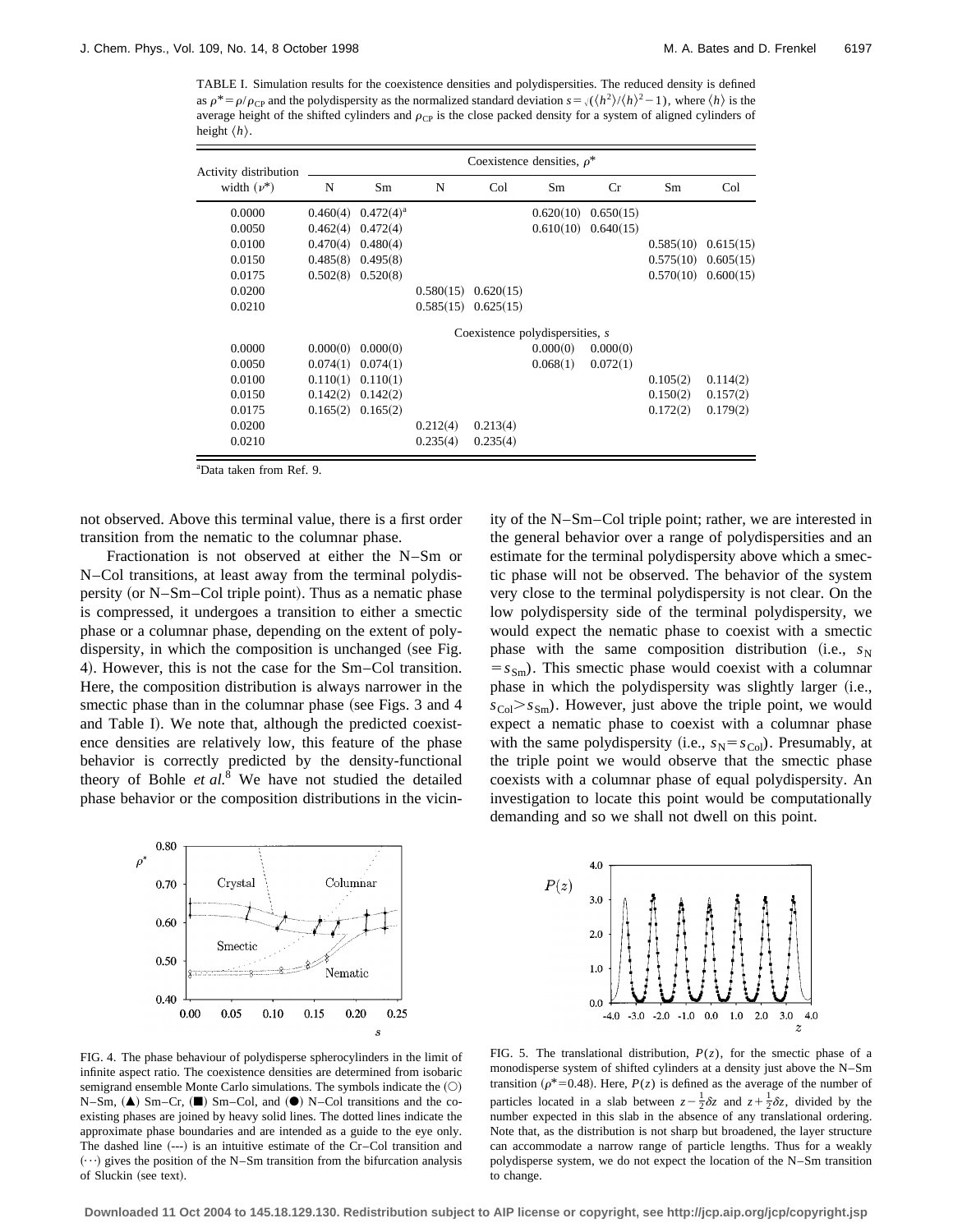The transition between the crystal and columnar phases is difficult to study using simulation techniques. At such high densities, single particle moves of more than a percent or so of the particle dimensions are nearly always rejected and so the particles cannot diffuse away from their initial sites. Multiple particle moves, such as shifting entire columns in one trial, are also ineffective, since these almost certainly result in an overlap. However, we have attempted to obtain an estimate for the location of the transition between these phases. To do so, we have performed semigrand canonical simulations at state points just above the transition densities from either the nematic or smectic phase, depending on the polydispersity. In each case, two initial perfectly aligned structures were used, a crystal and a columnar, constructed by randomly shifting columns in the crystal up and down to destroy the layer structure. These were allowed to equilibrate and the structures of the resulting phases compared. For systems with high polydispersity  $(s>0.15)$ , the columnar phase was found to be mechanically stable. In contrast, for low polydispersity  $(s=0.00,0.08)$  the crystal was found to be the preferred state. For the intermediate region ( $s \approx 0.010$ ), neither the crystal nor the columnar could unambiguously be determined as the stable phase. However, given the relatively large change in the standard deviation of the composition distribution at transition with the smectic (see Fig. 4 and Table I), it seems intuitively reasonable that the columnar phase is more stable than the crystal, since the crystal would not favor a wider composition distribution whereas the columnar phase would. Clearly, we cannot hope to accurately determine the position of the transition line between the columnar and the crystal using computer simulation as the density is further increased. However, we can make some intuitive suggestions about the slope of this line. In the monodisperse limit, the crystal phase is more favorable than the columnar because small fluctuations in the positions and orientations of the particles will tend to stabilize the layered structure of the crystal. Indeed, this is corroborated by our observation that a columnar phase is not stable with respect to the crystal for a monodisperse system. In contrast, in the limit of high denstity, any polydispersity in the heights of the shifted cylinders will disrupt the crystal and so it seems reasonable that the columnar phase will be stable for densities near to the close packed density. We also expect that the destabilization of the crystal would become more prevalent as the polydispersity is increased. This intuitively implies that the transition boundary between these phases should be such that the location of the Cr–Col transition decreases with increasing polydispersity; this is indicated in Fig. 4. We note that this intuitive view is opposite to the behavior proposed by Bohle *et al.*<sup>8</sup> In their phase diagram, for large polydispersities  $(0.27 > s > 0.15)$ , the crystal is present above the columnar. However, for such high polydispersities, the smectic phase is destabilized with respect to the columnar. It therefore seems reasonable that the crystal should also be destabilized with respect to the columnar, since the distribution of lengths which do not fit into the 1D smectic structure cannot fit into the 3D crystal structure, since this involves ordering along the same direction as in the smectic.

Finally, we note that the terminal polydispersity above

which the smectic phase is not stable is lowered from the value of  $s=0.30$  predicted by Sluckin<sup>6</sup> to a value of *s*  $=0.18$ . Sluckin's estimate was obtained by determining the density range over which the smectic is stable as a function of polydispersity. This region was taken to have the nematic as a lower bound and, as an upper bound, the close packing density for a 2D fluid. As noted by Sluckin, we observe from the simulation results that this upper bound is a clear overestimation, since we find that the transition to the columnar phase is reduced from  $\rho^*$ =1.0 to  $\rho^* \approx 0.60$ –0.65. Indeed, if this revised value for the upper bound is used together with the average value of the density at the N–Sm transition for a monodisperse system determined by Polson and Frenkel,<sup>9</sup> then Sluckin's analysis leads to a much more reasonable terminal polydispersity of  $s \approx 0.15 - 0.17$ . It appears, therefore, that the effect of the polydispersity on the N–Sm transition was actually overestimated by Sluckin, but is in fair qualitative agreement with our simulation results (see also Fig. 4). The major difference appears to be that, in the phase diagram determined by the simulations, the N–Sm transition starts to be shifted to higher densities only after the polydispersity is increased past a value of  $s \approx 0.08$ , whereas in the theory, the transition density increases as soon as polydispersity is introduced. As discussed earlier, this feature arises because of the reasonably broad translational distribution function in the smectic phase of the monodisperse system, which is able to accommodate a weakly polydisperse distribution of particles  $(see Fig. 5).$ 

#### **IV. CONCLUSIONS**

We have shown that computer simulation techniques can be used to study the phase behavior of polydisperse colloidal liquid crystals. The rodlike colloids are approximated by a hard spherocylinder in the Onsager limit of infinite aspect ratio. The use of such a model is feasible by applying a scaling argument which changes the shape of the particle but gives it finite volume. The phase behavior observed as a function of polydispersity is in semiqualitative agreement with density-functional theory. Thus the smectic phase is observed to be gradually squeezed out of the phase diagram with increasing polydispersity. However, the transition densities predicted by density-functional theory seem to be rather low compared to those observed in the simulations. We qualitatively explain the destruction of the smectic phase by considering the translational distribution function in the monodisperse smectic system. As this is reasonably broad rather than sharp, the N–Sm transition is not affected until the polydispersity is fairly large ( $s \approx 0.08$ ). Below this value the phase behavior and the locations of the transitions are essentially unchanged from those observed for the monodisperse system. We find that the maximum polydispersity above which the smectic phase is no longer stable is *s*  $\approx 0.18$ .

### **ACKNOWLEDGMENTS**

The work of the FOM Institute is part of the research program of FOM (Stichting Fundamenteel Onderzoek der Materie) and is supported by the NWO (Nederlandse Organi